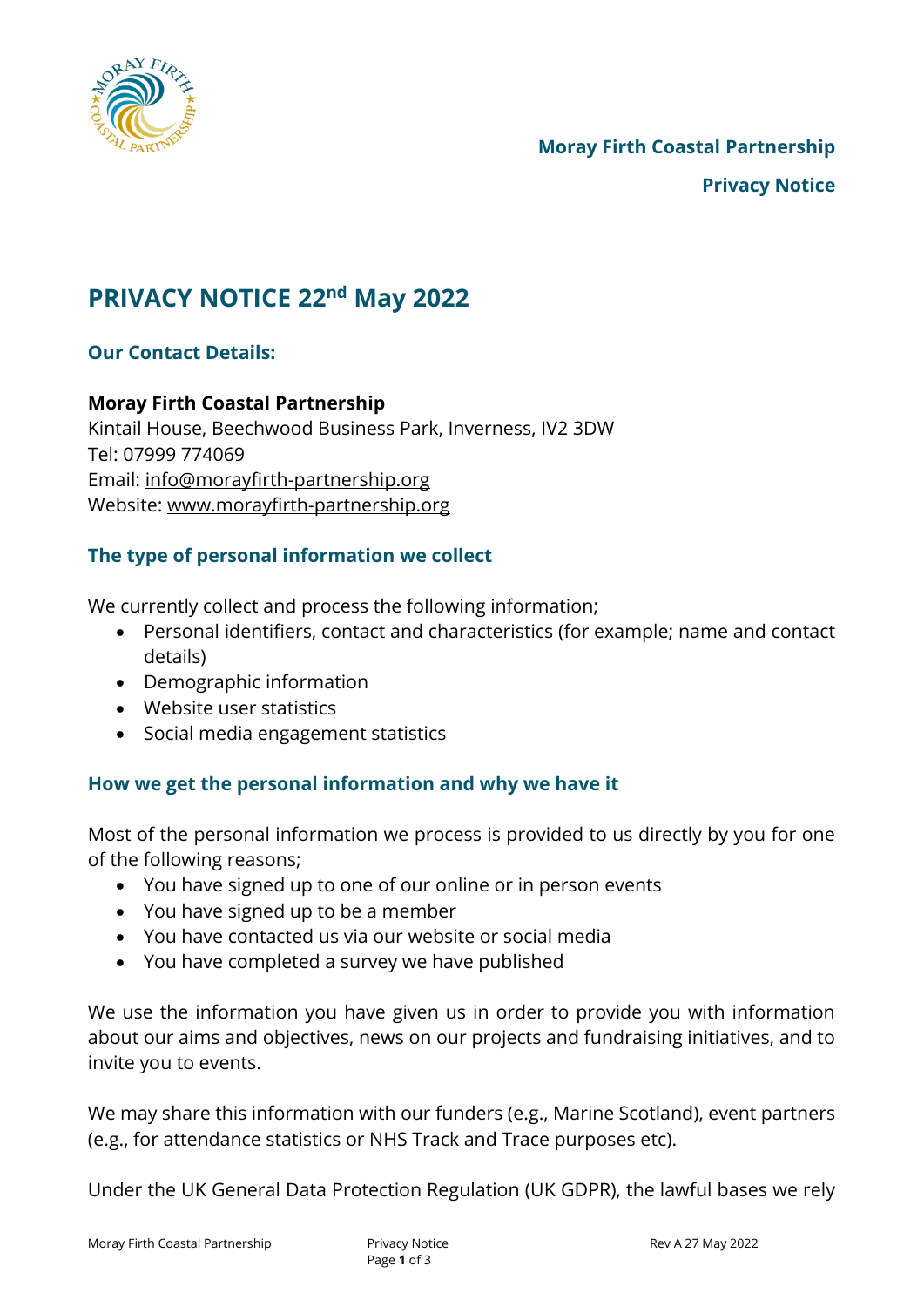

# **Moray Firth Coastal Partnership**

**Privacy Notice**

on for processing this information are:

- **Your consent. You are able to remove your consent at any time. You can do this by contacting Natalie Palmer, Partnership manager at the phone number and email address provided above.**
- **We have a legitimate interest.**

#### **How we store your personal information**

Your information is securely stored. All of our IT equipment is protected by robust antivirus and security software. We use secure cloud storage (Microsoft OneDrive) and any data kept as a hard copy or on a separate storage device is also stored securely.

We keep all personal information relating to members for 6 years following your withdrawal of membership and will dispose of your information in a secure manner after this time.

We will retain non-identifiable demographic information, website statistics and social media interactions indefinitely as it provides us with useful engagement information to enable us to meet our ongoing objectives.

#### **Your Data Protection Rights**

Under data protection law, you have rights including;

- **Your right of access** You have the right to ask us for copies of your personal information.
- **Your right to rectification** You have the right to ask us to rectify personal information you think is inaccurate. You also have the right to ask us to complete information you think is incomplete.
- **Your right to erasure** You have the right to ask us to erase your personal information in certain circumstances.
- **Your right to restrict processing** You have the right to ask us to restrict the processing of your personal information in certain circumstances.
- **Your right to object to processing** You have the right to object to the processing of your personal information in certain circumstances.
- **Your right to data portability** You have the right to ask that we transfer the personal information you gave us to another organisation, or to you, in certain circumstances.